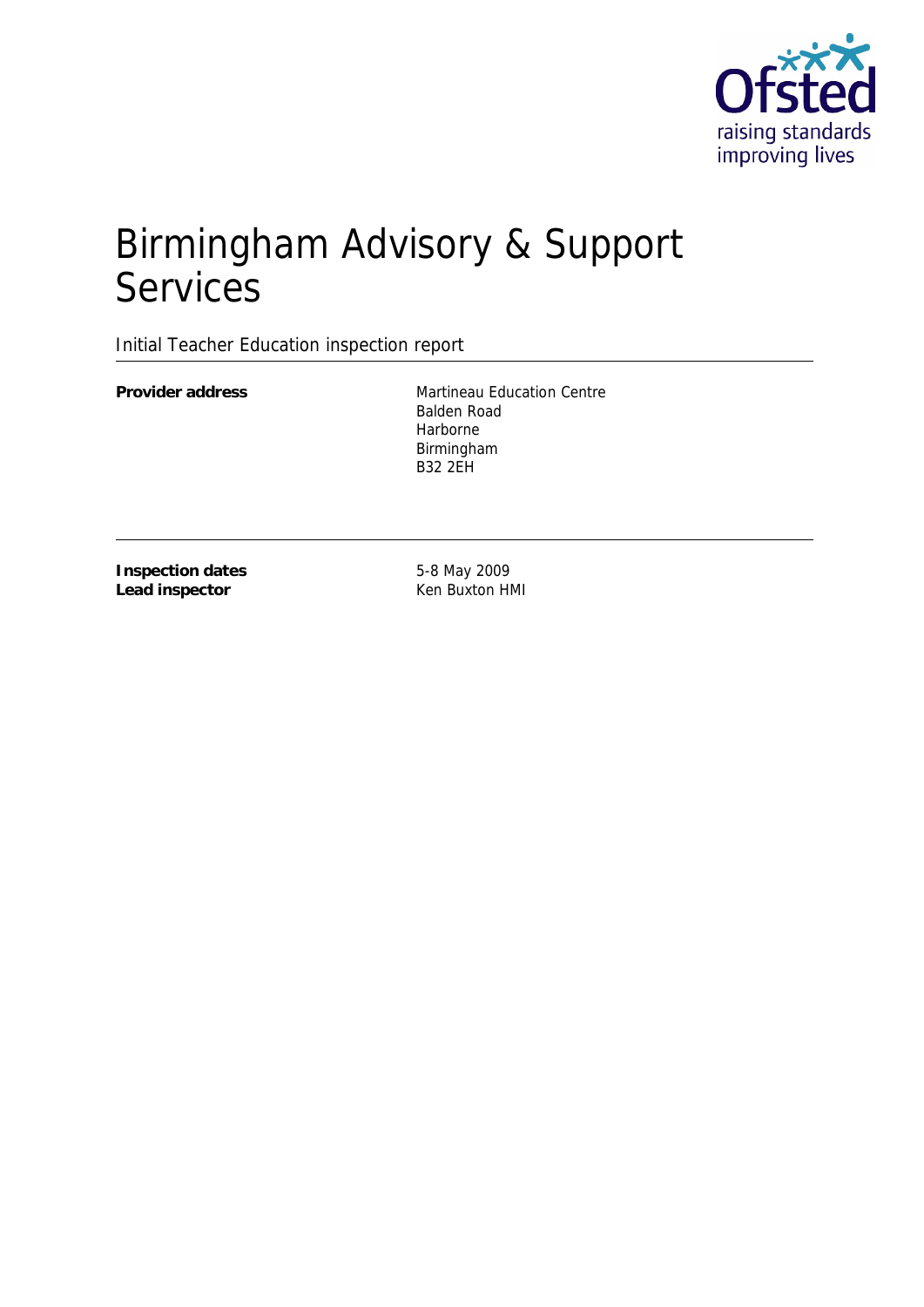This document may be reproduced in whole or in part for non-commercial educational purposes, provided that the information quoted is reproduced without adaptation and the source and date of publication are stated.

The Office for Standards in Education, Children's Services and Skills (Ofsted) regulates and inspects registered childcare and children's social care, including adoption and fostering agencies, residential schools, family centres and homes for children. It also inspects all state maintained schools, nonassociation independent schools, pupil referral units, further education, initial teacher education, and publicly funded adult skills and employment-based training, the Children and Family Court Advisory and Support Service (Cafcass), and the overall level of services for children in local authority areas (through annual performance assessments and joint area reviews).

**www.ofsted.gov.uk**

Reference no. 080190

© Crown Copyright 2009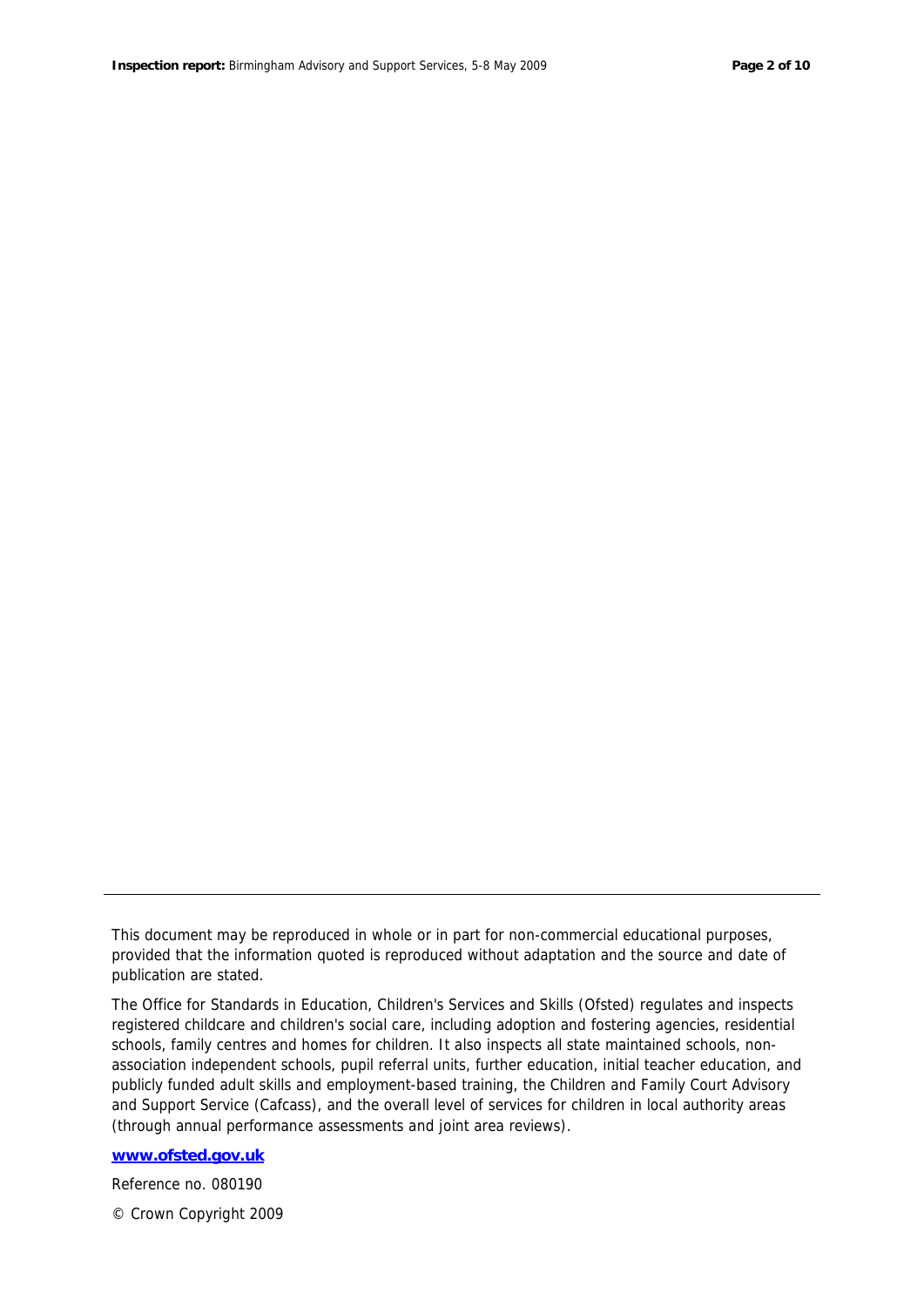# **Introduction**

1. This inspection was carried out by two of Her Majesty's Inspectors supported by a team of specialist inspectors in accordance with the Framework for the Inspection of Initial Teacher Education (2008-11).

2. The inspection draws upon evidence from all aspects of the provision to make judgements against all parts of the inspection evaluation schedule in the framework. Inspectors focused on the overall effectiveness of the training in supporting high quality outcomes for trainees and the capacity of the partnership to bring about further improvements. A summary of the grades awarded is included at the end of this report.

#### **Key to inspection grades**

| Outstanding  |
|--------------|
| Good         |
| Satisfactory |
| Inadequate   |
|              |

# **The provider**

3. The Birmingham Advisory and Support Service (BASS) is part of Birmingham local authority (School Effectiveness Division). BASS first became involved in training teachers in 1998, as a designated recommending body, to meet the recruitment needs of Birmingham schools. It offers routes to qualified teacher status (QTS) for primary and secondary teachers through employment-based initial teacher training. There are places for 26 Teacher Development Agency funded secondary trainees (priority and non-priority subjects in the 11-16 age range) and 17 primary places. The current primary cohort has increased to 22 because of a small number of additional self-funded trainees. All the training takes place at the Martineau Education Centre and in Birmingham schools. BASS is currently working with 32 schools.

4. The partnership's priority is to meet the needs of Birmingham's diverse schools. It does so by recruiting locally and encouraging applications from all sectors of society, including from under-represented groups. It is successful at recruiting to its target number, particularly so for the primary route. At the time of the inspection there were 22 primary trainees and 22 secondary trainees on the programme.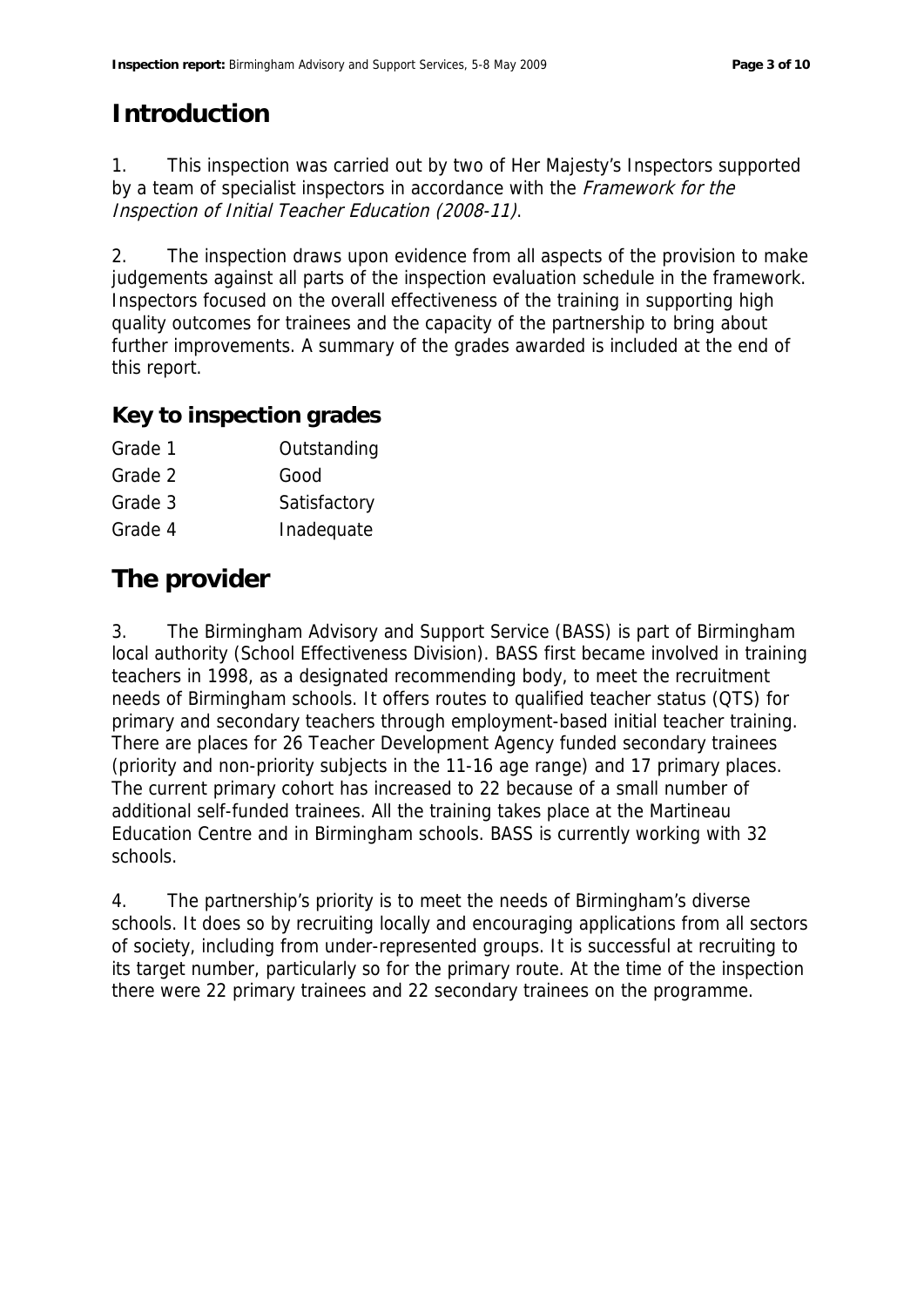# **Employment-based routes to qualified teacher status**

#### **Key strengths**

- 5. The key strengths are:
- the rigorous selection procedures, which recruit significant numbers of trainees from under-represented groups and result in very high numbers of trainees being appointed from BASS to Birmingham schools
- the quality of centre-based training, which prepares primary trainees well for their school experiences
- **n** the leadership's responsiveness to local and national initiatives raising trainees' awareness of current educational developments
- the promotion of team work and collaboration amongst trainees, which strengthens their capacity to be good teachers.

#### **Recommendations**

- 6. In order to improve trainees' attainment and progress the provider should:
- **EXECUTE:** improve the consistency of school-based training
- ensure the trainees' individual training plans and subject knowledge audits are tailored more precisely to their personal development needs
- conduct a more rigorous evaluation of all aspects of their provision
- ensure the development plan includes clear objectives, lines of accountability and well defined success criteria that focus on trainees' outcomes.

## **Overall effectiveness Grade: 2**

7. The overall effectiveness of the BASS partnership in securing high quality outcomes for trainees is good. This is because the programme leadership and management are delivering a good quality training programme that meets trainees' needs well. As a result, the success rate is very good and the recruitment of trainees, from the programme, to Birmingham schools is excellent.

8. The recruitment and selection procedures are well designed and identify those applicants with the potential and capability of complete the training successfully. There is a strong and successful emphasis on promoting equality of access and, as a result of its efforts, the programme recruits successfully from under-represented groups. The partnership is over-subscribed for places, particularly so for the primary route. There is a strong commitment to supplying local schools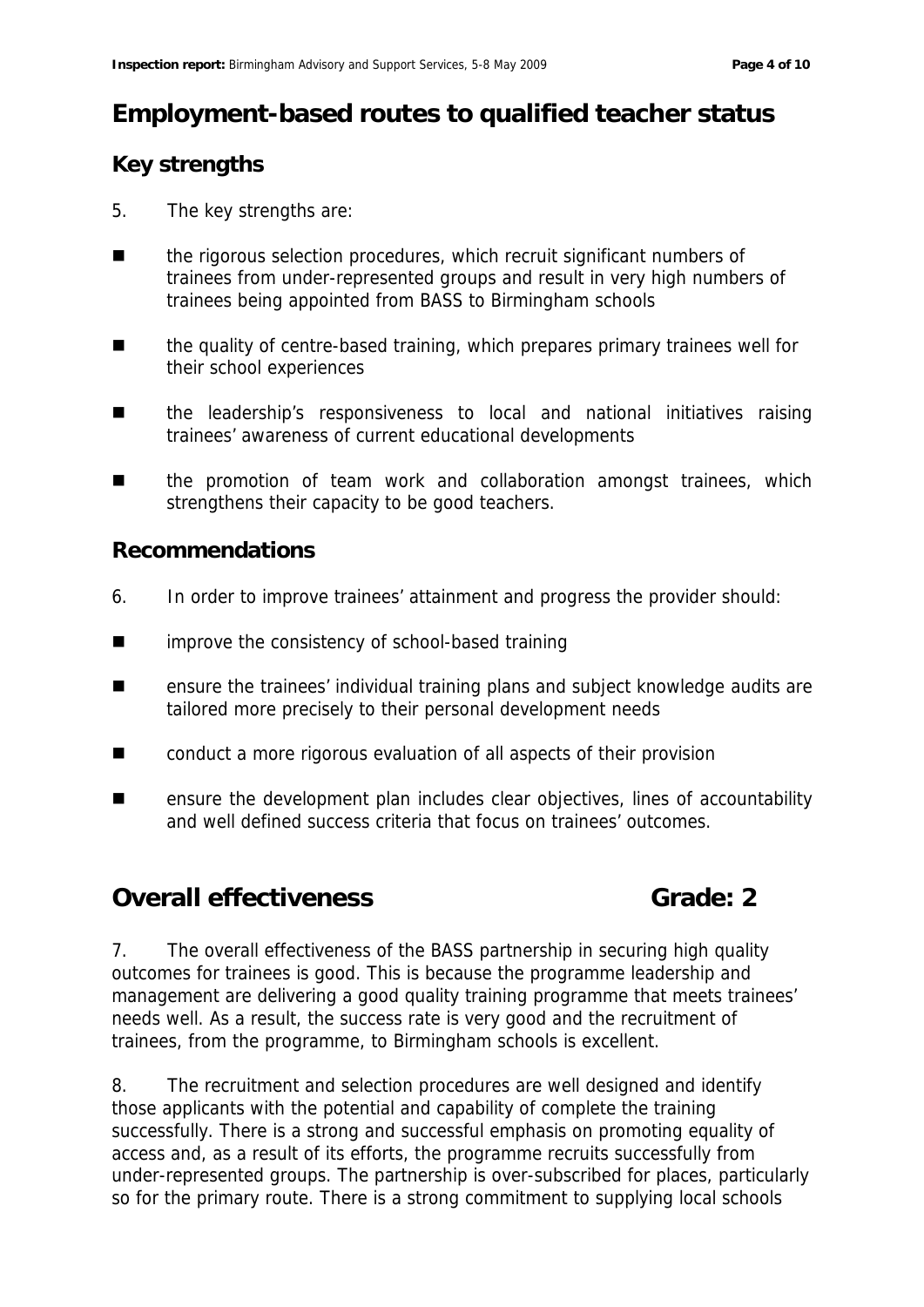with specialist secondary teachers. Consequently, the provider is willing to take calculated risks with those applying to secondary shortage subjects by accepting applicants with a strong potential for teaching, but who have lower academic qualifications. The retention rate for primary trainees remaining on the course is excellent. It is satisfactory for secondary trainees, reflecting the risks taken with some applicants, by the partnership, during the recruitment process.

9. Staff working in partnership schools and the centre work together closely during the selection process to ensure that they identify those who have the motivation and potential to achieve the Standards and the desire to teach. At the recruitment stage applicants are made fully aware of the intensive demands of the course and those who succeed in being selected are justifiably proud of their achievements. Once applicants have accepted their training place they meet with tutors to begin developing their individual training plans. These are created by modifying a generic plan with information arising from the interview process and by taking account of any relevant prior experience. This is a useful strategy that takes good account of applicants' prior achievements, but does not always lead to programmes that are sufficiently clear and focused on the individual needs of trainees. This sometimes impedes their rate of progress at the start of the programme. Subject knowledge audits are similarly constructed and, although satisfactory in quality, do not always extend trainees' understanding far beyond that required for the immediate lessons being planned.

10. Trainees' attainment is good overall. Although the provider judges trainees' attainment as outstanding the inspection evidence and the data presented for scrutiny confirm that it is good. Primary trainees' attainment is slightly better than secondary trainees, which partly reflects the stronger field the partnership is able to draw upon during recruitment and partly the fact that secondary trainees are not supported quite so well in schools.

11. The quality of training is good. The programme is designed well with an appropriate balance between centre-based training and trainees' practical experiences in schools. The quality and content of the centre-based training is good and sometimes outstanding. It is led by experienced and motivational tutors who inspire and enthuse trainees into wanting to put theory into practice. There is also good coverage of recent educational initiatives, such as, the Rose review of reading, the Williams report for mathematics and the Key Stage 3 curriculum. Much of what trainees learn from the centre-based training is used well during their teaching practice and observed by visiting tutors. School-based training is good. In the main, trainees are well supported by school-based trainer mentors who have a good understanding of their role and responsibilities. Occasionally, school-based trainer mentors, who are sometimes new to the partnership, lack experience and, although conscientious, do not provide the high quality of support required. In the small number of situations where issues are identified with a trainee's school placement the provider acts quickly to remedy the situation.

12. The different components of the training programme link together well. Trainees' second school placement complements their main teaching experience by providing a contrasting teaching experience. There are good links between the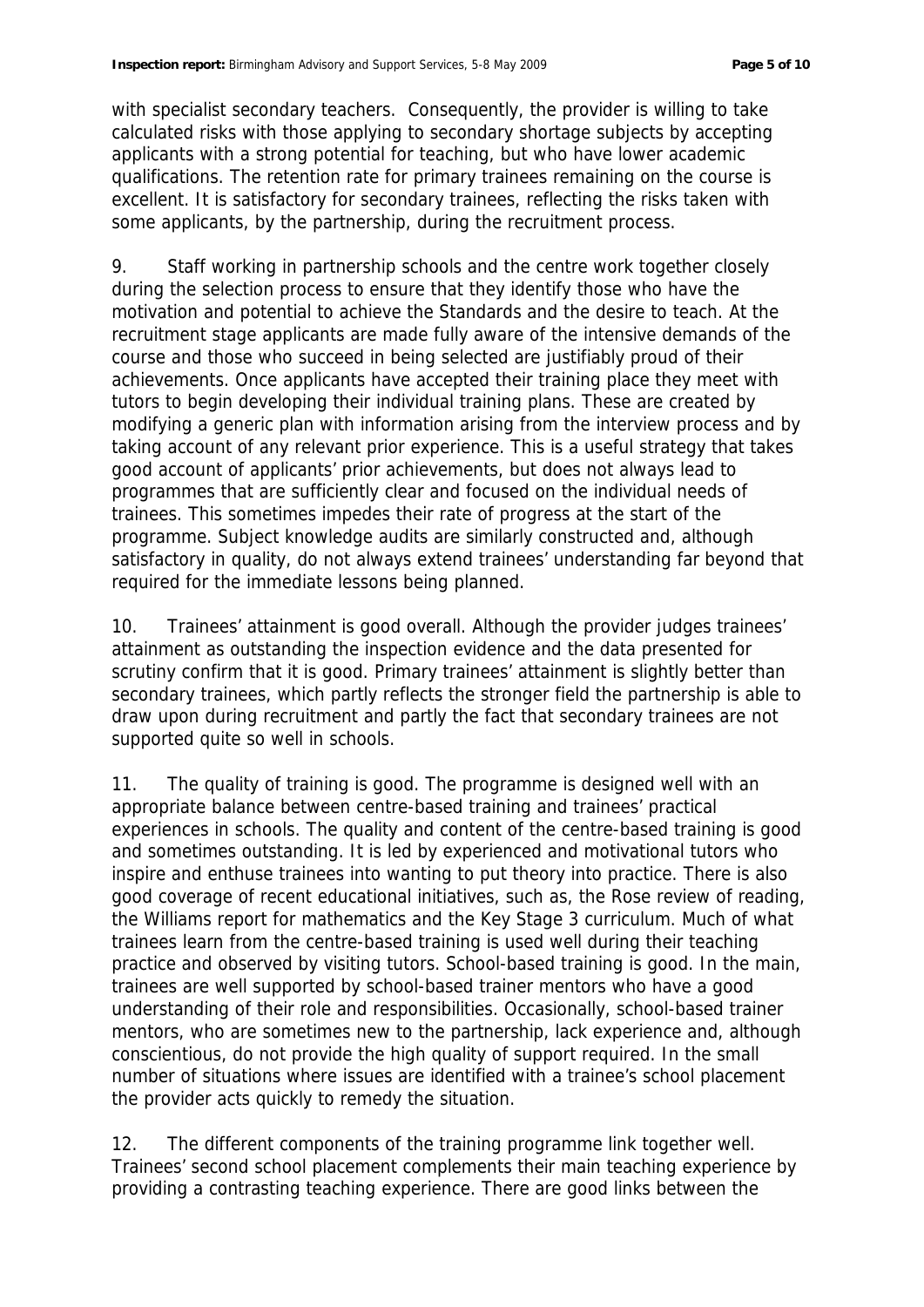schools with, in some cases, trainees receiving additional supportive visits from their main school-based trainer mentor to ensure that they are continuing to make progress towards the targets set. School-based trainer mentors' knowledge about the content of centre-based training is generally satisfactory and, for this reason, opportunities to build on it in school placements are lessened.

13. The quality, deployment and use of resources across the partnership are good. The partnership invests considerable time and financial resources to ensure that trainees are supported well during their school placements with regular time set aside each week for meetings to discuss their progress. The deployment of professional tutors who also visit trainees regularly throughout the programme provides an additional layer of support that works well.

14. The arrangements for assessing trainees' progress and attainment against the Standards are good. Observations of lessons are often carried out thoroughly and used to determine key strengths and areas to improve. In the best practice, trainees and school-based trainer-mentors discuss and agree particular Standards on which to concentrate and assess the progress being achieved. The subsequent discussions that follow are exemplary because they are developmental and highlight, with very precise targets, how further improvement could be achieved. The information gathered is then used to inform the trainee's individual training plan by specifying specific learning opportunities that match the targets agreed. When this is not the case, trainees are not so clear about what they need to do next to improve. In contrast, the assessment of trainees' written assignments is good and trainees receive feedback, which although not referenced specifically to particular Standards provides useful guidance.

15. The final assessment of trainees' professional attributes and general teaching skills are by and large accurate. Moderation procedures work well and decisions about the pass/fail boundary are secure. However, inspection visits confirm the external examiner's findings that, for a few trainees, the assessments of their attainment are over-generous.

16. The partnership is good at promoting equality of opportunity and valuing diversity. Of particular note are the successful efforts being made to ensure that the numbers of trainees on the programme reflect the ethnic diversity of the local community. The partnership also encourages applications from candidates with disabilities and provides good levels of individual support where needed. The trainees' training experiences in partnership schools ensures that they are prepared very well for teaching in a culturally diverse society. The centre-based and schoolbased staff act as positive role models for trainees and exemplify the skills needed to work successfully with pupils from a wide range of cultural backgrounds. As a result, the level of collaboration and team work amongst trainees is exemplary and strengthens their capacity to succeed in the classroom.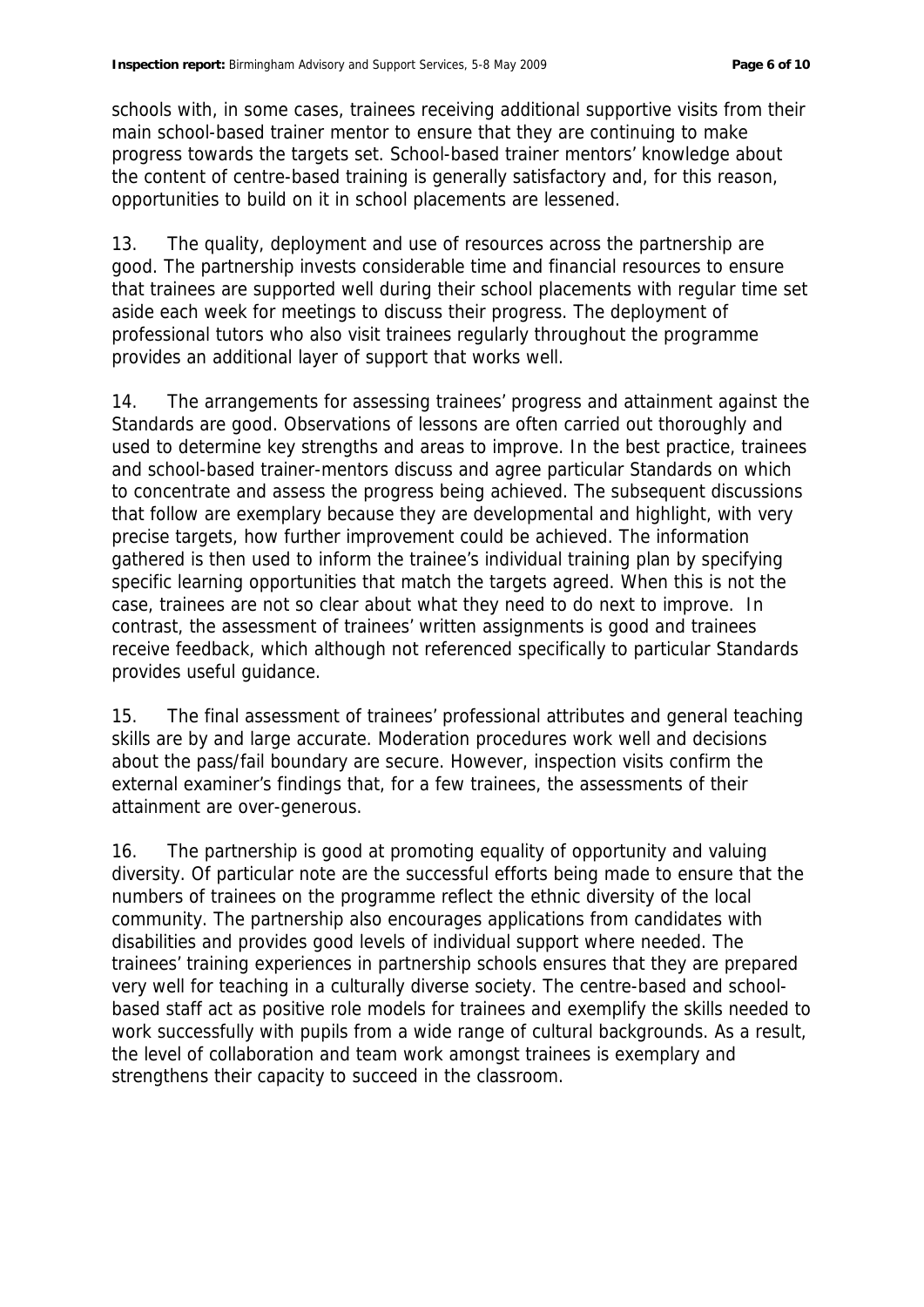#### **The capacity for further improvement and/or sustaining high quality Grade: 3**

17. Overall, the leadership demonstrates a satisfactory capacity to improve. Communications across the partnership are good and the leaders are accessible and responsive. There are clear aims for the future but these are not well known throughout the partnership. Development planning has improved aspects of provision but has not yet led to an upward trend of improvement in trainees' attainment. This is because not enough attention is paid to the identification of actions needed to raise trainees' outcomes. However, the partnership is well respected for delivering good quality training and producing trainees who are highly sought after by local schools.

18. Self-evaluation is satisfactory overall. The partnership's leadership has a satisfactory knowledge of the training programme's current strengths and areas for improvement. Information is gathered through well-established monitoring procedures that involve all partners. The findings are reported, in general terms, to the management and steering groups for consideration. Although this demonstrates comprehensive coverage the process is insufficiently diagnostic in identifying how to improve trainee outcomes. For example, although anecdotal evidence is available to explain why primary trainees do better than their secondary colleagues there is no clear rationale for the difference and consequently, no specific priority to improve matters. The self-evaluation document is detailed, well written and identifies appropriate priorities for development. However, it is not sufficiently rigorous or incisive enough and judgements do not take full account of all the evidence. For this reason and because the leadership have not applied Ofsted's grade descriptors accurately enough, their judgements about the partnership's effectiveness, are often over generous.

19. On a day-to-day basis the leadership is very alert to feedback and evaluations received from the different partners and they respond very quickly to put matters right when required; for example, in identifying the need for additional centre-based training focusing on positive behaviour management strategies to support trainees teaching in schools. This and other prompt action is greatly appreciated by those involved and ensures that trainees' development is supported appropriately.

20. Similarly, the leadership is good at responding quickly to national initiatives. This ensures trainees are up-to-date with educational developments and prepared well for their role in the classroom. The increased time allocated to centre-based training to cover the teaching of phonics and the coverage of the 14-19 curriculum, for example, demonstrates their preparedness. Furthermore, staff across the partnership are also innovative in their thinking about how best to support trainees. For example, the use of the interactive spreadsheet that is used with individual trainees to record their progress against the Standards and to set new targets where more evidence is required. The opportunity for trainees to have the use of a laptop computer is an example of the partnership's good approach to ensuring equality of opportunities. The good use of data gathered at an early stage of training to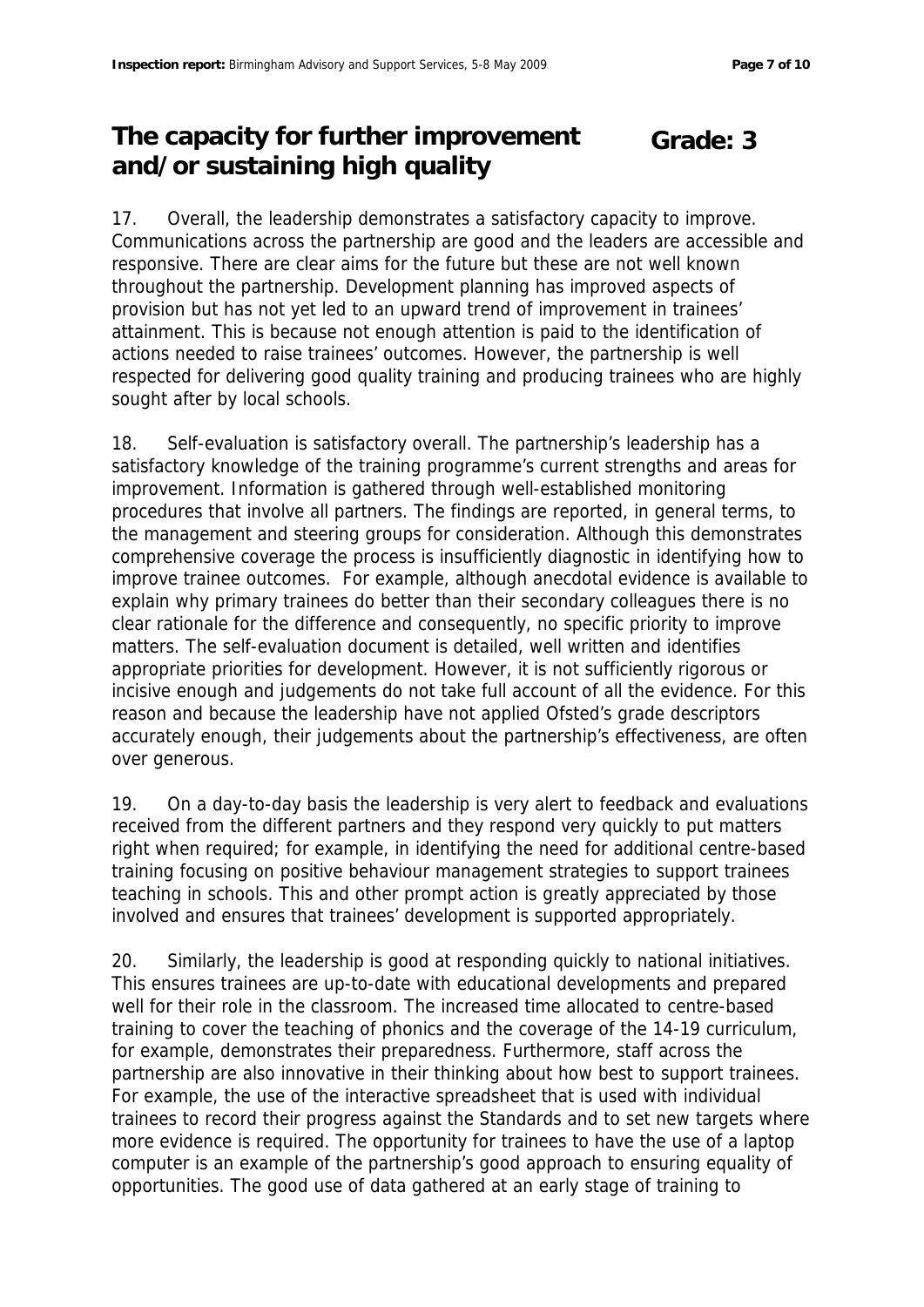generate some predictions about trainees' attainment by the end of the course, is another useful development. Although still in the early stage of being trialled it is helping to identify where additional support is required.

21. The quality of strategic planning is satisfactory. Although the partnership's leadership demonstrates a very clear vision to be an outstanding provider of initial teacher education, this is not stated in the medium and long-term improvement plans. Although these plans set out priorities that focus successfully on developing provision there is insufficient focus on improving trainees' outcomes, particularly those training to teach in secondary schools. The absence of named individuals with different responsibilities for leading each initiative and monitoring progress reduces the partnership's ability to determine, with accuracy, what has been achieved. This is further compounded by the fact that the success criteria are not sufficiently quantifiable and do not focus sharply enough on how each priority will impact on trainees.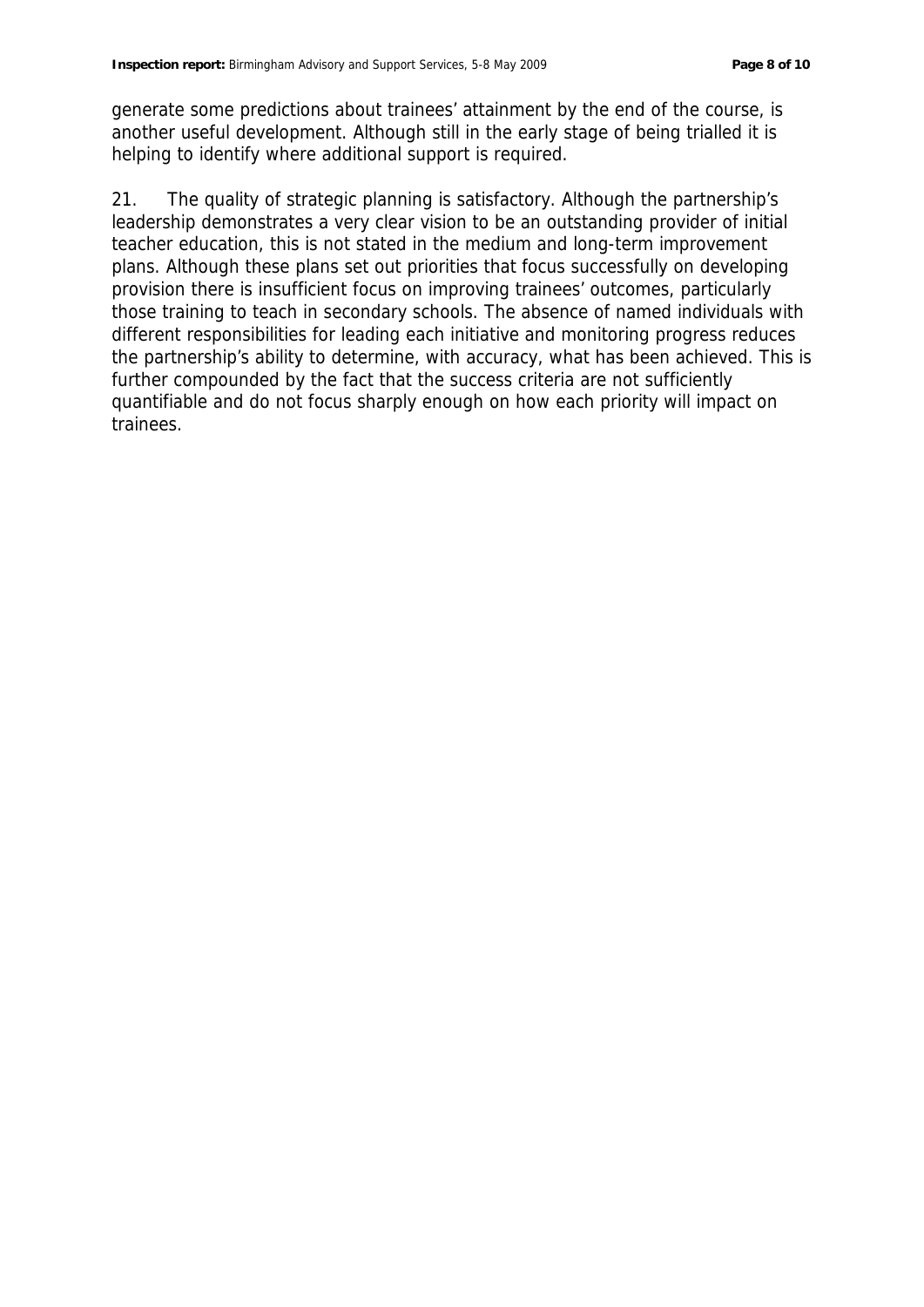# Summary of inspection grades<sup>1</sup>

**Key to judgements: grade 1 is outstanding; grade 2 is good; grade 3 is satisfactory; grade 4 is inadequate.**

#### **Overall effectiveness**

-

|                                                                                |                                                                                                                                                         | -mployment<br>based routes |
|--------------------------------------------------------------------------------|---------------------------------------------------------------------------------------------------------------------------------------------------------|----------------------------|
| How effective is the provision in securing high quality outcomes for trainees? |                                                                                                                                                         | 2                          |
| Trainees'<br>attainment                                                        | How well do trainees attain?                                                                                                                            | 2                          |
| <b>Factors</b><br>contributing<br>to trainees'<br>attainment                   | To what extent do recruitment / selection arrangements support high<br>quality outcomes?                                                                | 2                          |
|                                                                                | To what extent does the training and assessment ensure that all trainees<br>progress to fulfil their potential given their ability and starting points? | $\mathcal{P}$              |
|                                                                                | To what extent are available resources used effectively and efficiently?                                                                                | $\mathcal{P}$              |
| The quality of<br>the provision                                                | To what extent is the provision across the partnership of consistently high<br>quality?                                                                 | $\overline{2}$             |
| Promoting<br>equalities and<br>diversity                                       | To what extent does the provision promote equality of opportunity, value<br>diversity and eliminate harassment and unlawful discrimination?             | 2                          |

## **Capacity to improve further and/or sustain high quality**

|                                                                                                                                                            | Employmen<br>based route |
|------------------------------------------------------------------------------------------------------------------------------------------------------------|--------------------------|
| To what extent do the leadership and management at all levels have the capacity<br>to secure further improvements and/or to sustain high quality outcomes? | 3                        |
| How effectively does the management at all levels assess performance in order to improve<br>or sustain high quality?                                       |                          |
| How well does the leadership at all levels anticipate change, and prepare for and respond<br>to national and local initiatives?                            |                          |
| How effectively does the provider plan and take action for improvement?                                                                                    |                          |

<sup>&</sup>lt;sup>1</sup> The criteria for making these graded judgements are in the *Grade criteria for the inspection of ITE* 2008-11; Ofsted July 2008; Reference no: 080128.